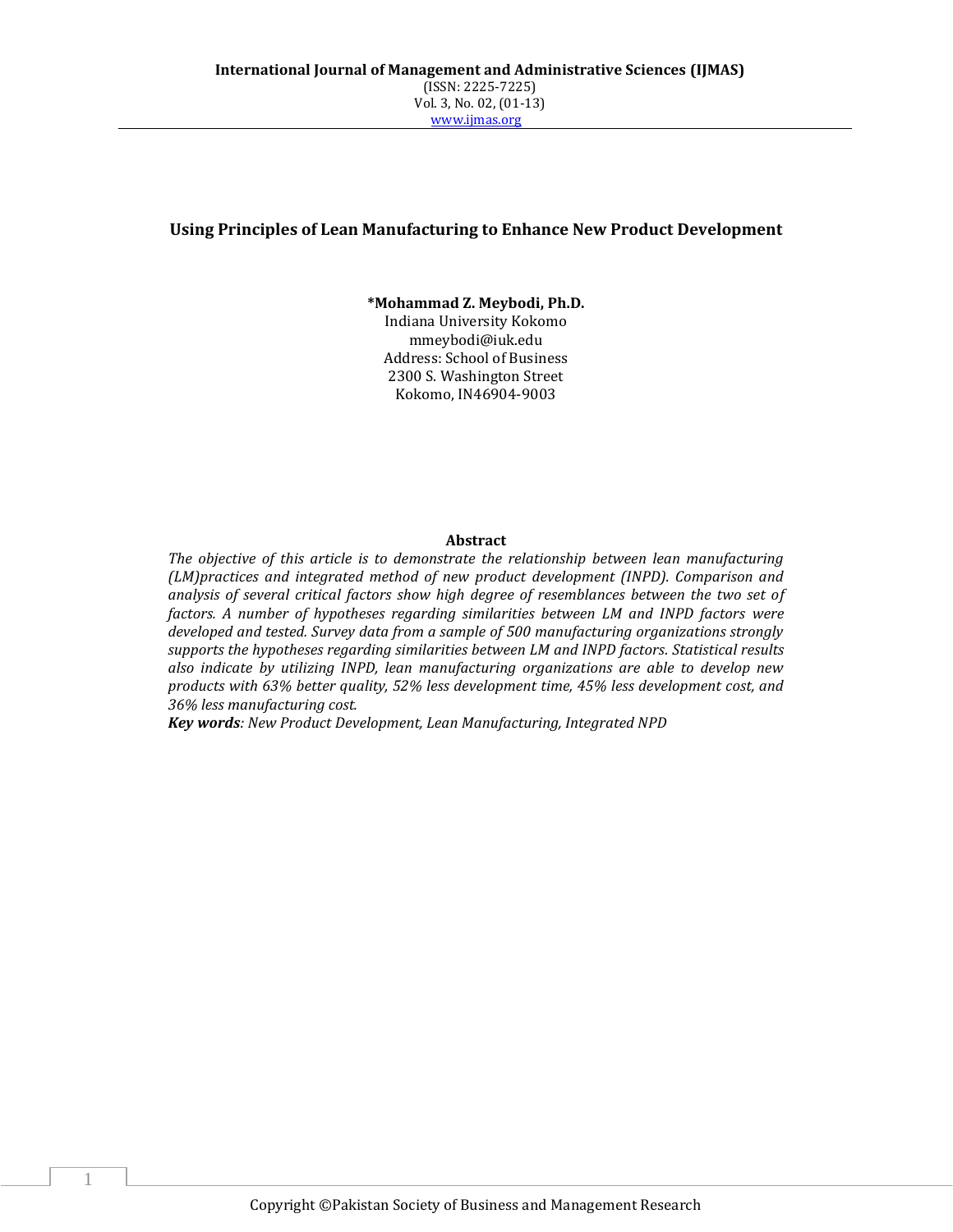#### **1. INTRODUCTION**

In today's global market, innovation and speedy new product development is crucial for companies to gain competitive advantage. Creating new product ideas that are consistent with organizational strategy and moving these ideas through the stages of design, development, and introduction quickly has been the hallmark of successful world class organizations (Jacobs and Chase, 2014; Ferioli et al. 2010; Roulet et al. 2010; Beauregard et al. 2014; Kerga et al. 2014). Early introduction of new products to the market has several strategic and tactical advantages. It often means charging premium prices, building name recognition, controlling a large market share, and enjoying the bottom line profits. Better competitive position in the market makes it also difficult for competition to enter the market (Cooper and Kleinschmidt, 1994; Lofstrand, 2010; Zahra and Ellor, 1993).

Despite its well-known critical role, for large number of manufacturing organizations successful management of new product development (NPD) has often been a major challenge. Long development time, prohibitive development and manufacturing costs, and questionable quality has been the common result for many of these organizations. Perhaps the primary contributing factor to such unsuccessful result is the use conventional sequential method of NPD by these organizations (Blackburn, 1991; Morgan and Liker, 2006; Arora and Mital (2012).In contrast, manufacturing literature for the past three decades clearly shows that through their lean manufacturing practices, world class organizations such as Toyota have dominated competition not only in the area of manufacturing but also in the area of innovation, design, development, and quick commercialization of new technologies (Marisa et al. 2008; Blackburn, 1991; Clark and Fujimoto, 1991; Tang et.al, 2015; Ulrich and Eppinger, 2004; Michael, 2008; Unger and Eppinger 2009).Instead of traditional sequential approach to NPD, a successful strategy employed by these world class organizations is integrated method of new product development (INPD). The question of interest in this article is: Are there relationships between success in lean manufacturing (LM) practices and success in INPD?

### **2. LITERATURE REVIEW**

Lean manufacturing has been a great force in the world of manufacturing since mid 1980's. Some of the main benefits of a LMsuch as lower inventory, quicker delivery, and lower cost have been well documented (Cook and Rogowski, 1996; Hobbs, 1994; Payne, 1993; Temponi and Pandya, 1995; Deshpande and Golhar, 1995; Billesbach, 1991; Handfield, 1993; Lawrence and Hottenstein, 1995; Golhar, Stamm, and Smith, 1990; Moras and Dieck, 1992). In the simplest form, LM requires maximizing value added production activities by removing unnecessary wastes. Identification and elimination of waste and respectful treatment of employee are the two fundamental principles of a LM system (Hobbs, 1994; Payne, 1993; Wantuck, 1983; Womack and Jones, 2003). Elimination of waste is achieved by adopting practices such as continuous quality improvement, setup time reduction, utilizing flexible resources, group technology layout, and pull production system (Gargeya, and Thompson, 1994; Sohal, Ramsay, and Samson, 1993; Suzaki, 1987)). Respectful treatment of people often means employee empowerment; it includes elements such as team work, fair compensation, employee training and positive attitude toward suppliers (Sohal, Ramsay, and Samson, 1993; Wantuck, 1983).Looking at LM as a process of eliminating waste and respectful treatment of employee, its principles can be applied to other areas including service areas such as healthcare, education, government, and NPD (Womack and Jones, 2003; Saunders et al. 2014; Gilbert, 1994).Application of lean principles to NPD has great opportunity to shorten product development time, improve design quality, and reduce product development and manufacturing costs (Anand and Kodali, 2008). The company that originated famous LM system known as Toyota production System (TPS), also has developed Toyota Product Development System (TPDS). TPDS employs LM principles and tools such as value stream mapping, Kanban, 5S system, and continuous improvement to eliminate waste from product development activities and bring quality designed products to market faster than their leading competition (Morgan and Liker, 2006; Ward, 2007). TPDS is a comprehensive strategy that involves various approaches to eliminate waste from NPD activities. The focus of this article is on special case of TPDS called integrated method of new product development (INPD).With regard to the question stated earlier, the objective of the article is to answer the following questions:

- 1. Are there similarities between LM and INPD practices?
- 2. Are there differences between NPD performances for LM companies using INPD and conventional companies using sequential method of NPD?

Sequesntial and Integrated Methods of NPD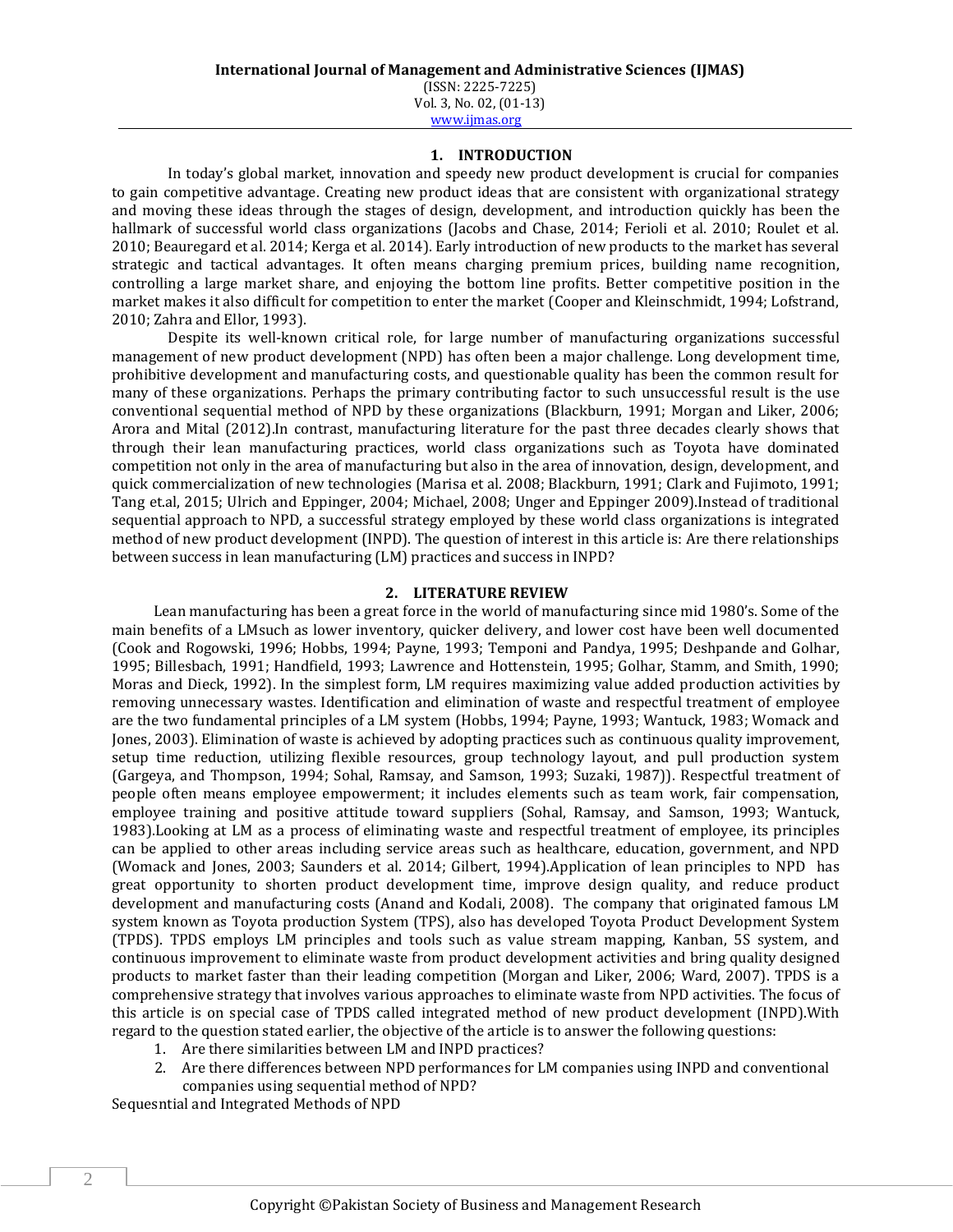#### **International Journal of Management and Administrative Sciences (IJMAS)** (ISSN: 2225-7225) Vol. 3, No. 02, (01-13) www.ijmas.org

NPD process is a sequence of inter-connected activities in which information regarding customer needs is translated into final product design. In a sequesntial NPD method, the process typically involves phases such as idea generation and validation, preliminary design, final design, prototyping, and pilot production and ramp-up (Wheelwright and Clark, 1992; Russell, and Taylor, 1998). Traditionally, the design process is managed sequentially by personnel from various functions of the organization. A major drawback of this approach is that the output from one design stage is passed to the next stage with little or no communication. Lack of communication and feedback among sequential stage causes the process to require too many design changes which causes the processto require longer development time which indeed causes the process to be too slow, too costly, and often of poor quality. The final result is that the design is often rejected because the design is either outdated due to long development time or it is infeasible in term of manufacturing capability (Blackburn, 1991; Ulrich and Eppinger, 2000).

Unlike traditional method where functional units work sequentially and downstream functions are not involved until late in the process, INPD requires early involvement of cross functional teams. It requires that designers, manufacturers, marketers, suppliers, and customers work jointly as a team in an integrated manner (Albers and Braun, 2011; Liang, 2009; Anderson, 2008; Clark and Fujimoto, 1991;Donnellon, 1993; Millson, Ranj, and Wilemon, 1992; Montagna, 2015; Shunk, 1992).Application of INPD under various manufacturing environments in order to shorten development time, improve quality, reduce risks, and reduce development cost is reported by these researchers (Anderson, 2008; Skalak, 2002; Kowang and Rasli, 2011; Lofstrand, 2010; Moges, 2009). Due to early cross-functional communication, INP Dapproach enables an organization to be more innovative in terms of improving design quality, shortening development time, reducing design risks, and reducing development and manufacturing costs (Blackburn, 1991; Ulrich, and Eppinger, 2000; Harland and Zakir, 2014; Arora and Mital, 2012; Katzy et.al, 2012; Zirger and Hartley, 1996).

#### *Comparison of Lean Manufacturing and INPD Factors*

For the past few decades, there has been an extensive volume of research in the area of LM. As a result, there is a set of generally accepted guidelines that organizations can follow to achieve manufacturing success. However, there has been limited research on the application of LM principles to NPD and there is no comparable set of guidelines for successful management of NPD process. Recently, a number of world class NPD companies have attempted to apply the principles of lean manufacturing to NPD activities. The company that started the most famous LM system, Toyota Production System (TPS) is also started Toyota Product Development System (TPDS). TPDS employs lean principles and enable the company to bring the highest quality products to market faster than their leading competition. Similarities between LM and INPD for a number of critical factors are shown in Table 1, (Blackburn, 1991; Spencer and Guide, 1995).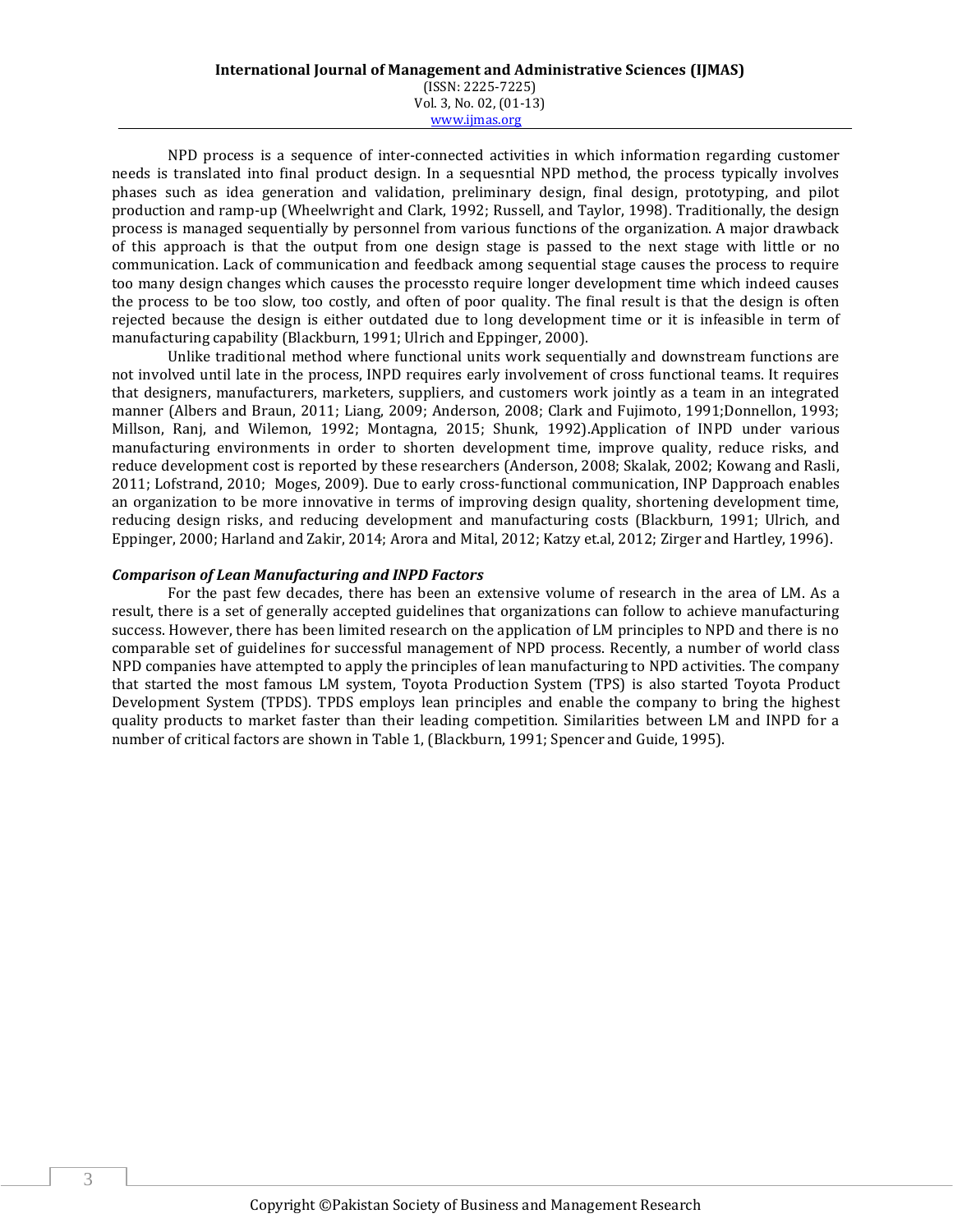Table 1. Comparisonof LM and INPD Factors

| <b>Factor</b>                           | <b>LM</b>                                                                          | <b>INPD</b>                                                                                                              |
|-----------------------------------------|------------------------------------------------------------------------------------|--------------------------------------------------------------------------------------------------------------------------|
| Layout                                  | GT/Cellular manufacturing                                                          | Project/Design teams                                                                                                     |
| Process and information flow            | Two wayflow: material<br>downward, information<br>backward                         | Parallel activities: Two way flow<br>of information among team<br>members                                                |
| Set-up/Transition time                  | Short                                                                              | Short                                                                                                                    |
| Lot size                                | Small (Kanban system)                                                              | Small (batches of information)                                                                                           |
| Quality                                 | Quality at the source, continuous<br>quality improvement, low rework<br>activities | Early detection of design quality<br>problems, continuous design<br>improvement, low redesign<br>activities              |
| Inventory                               | Low                                                                                | Low                                                                                                                      |
| Manufact./Develop. Cost                 | Reduced                                                                            | Reduced                                                                                                                  |
| Lead time                               | Fast delivery                                                                      | Short development time                                                                                                   |
| Customer focus/Market<br>responsiveness | More responsive to changes in<br>customer demand                                   | More responsive to product<br>design changes                                                                             |
| Workeforce empowermentand<br>teamwork   | High                                                                               | High                                                                                                                     |
| Workforce flexibility                   | High                                                                               | High                                                                                                                     |
| Scheduling                              | Localized team control, team<br>responsibility                                     | Localized team control, team<br>responsibility                                                                           |
| Decision making                         | Manufacturing team                                                                 | Design team                                                                                                              |
| Supplier involvement                    | High level of sharing information,<br>quality partners                             | High level of involvement in<br>product development                                                                      |
| Technology                              | Integrated systems, new<br>technology after process<br>simplification              | Integrated CAD, CAE, CAM                                                                                                 |
| Workplace organization                  | Utilizes 5S practices to organize,<br>clean, and sustain the workplaces            | Utilizes 5S practices to organize<br>design team and data for easy<br>access to information to conduct<br>NPD activities |
| Standardization                         | Standardization of parts and<br>components is a critical<br>component of LM        | Creates a standard method of<br>doing activities (i.e. data<br>collection, flow charting, blue<br>prints, etc.)          |
| Value added                             | High                                                                               | High                                                                                                                     |

Following is a brief comparison and analysis of selected factors in Table 1:

#### *Layout*

Layout in LM environment is often in the form of product focus and manufacturing cells. This type of layout is necessary because small lot size production requires that the layout to be compact and efficient to ensure smooth flow of materials and close communication between work stations. Unlike conventional manufacturing, where material is pushed forward, the flow in a LM environment is in two directions; material is pulled forward, but information flows backward to provide feedback on performance and material requirements.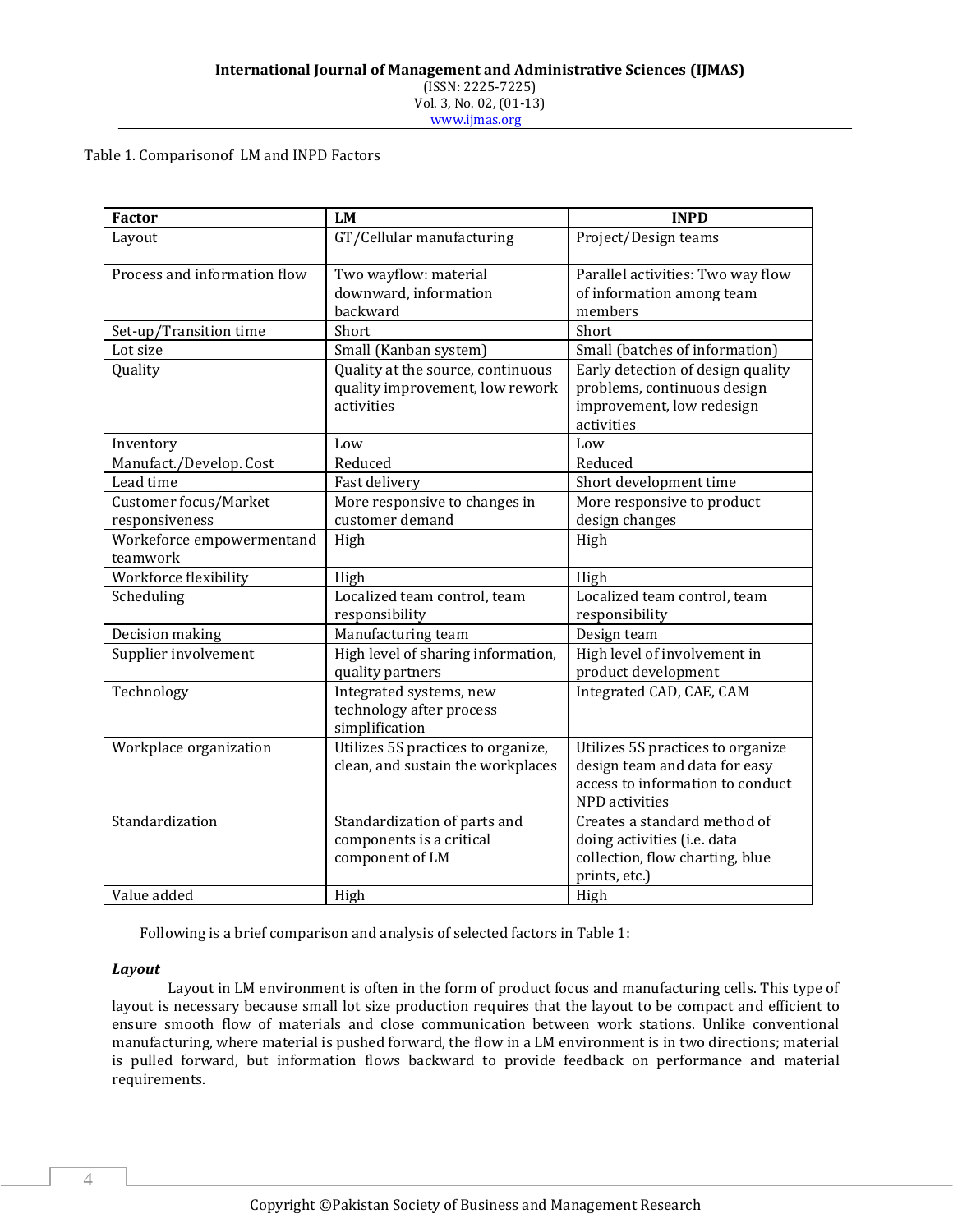In INPD, overlapping of a large number of activities requires a complete change in layout that facilitates communication and encourages team work. Instead of organizing by sequential functions, INPD emphasizes on cross-functional integration and the formation of a design team. The design team sits together in one location, creating a type of project layout. A project layout creates an environment for frequent, two-way communication between team members, which encourages concurrent development of a product and its associated processes.

### *Lot Size*

In contrast to conventional manufacturing, lean manufacturing requires production of small lot-sizes. Production of small lot-sizes is possible by drastically reducing set-up times. It is well documented that production of small lot-sizes in LM is closely associated with improved quality, reduced inventory, faster delivery, and more responsive to market demands.

Similar to LM, INPD also utilizes small lot-sizes; the only difference is that in LM small lot sizes of goods are processed but INPD requires small lot-sizes of information. That is, continuous two way communication in INPD is similar to early release of small batches of information (Blackburn, 1991; White, 1993). With the early release of small batches of information, downstream constituents can begin working on different phases of the design while final design is evolving. The early release of information reduces uncertainty and encourages early detection of problems, which enables organizations to avoid costly, timeconsuming changes.

## *Employee and Supplier Involvement*

In LM environment, management encourages employee involvement and team work. The responsibility for job scheduling and quality are often passed to the teams at the shop floor. Due to small lot size production, delegation of authority to the teams at the shop floor is essential for smooth production flow. Also, in LM suppliers work closely with manufacturing organization to improve quality and shorten delivery time.

Similar to LM, in INPD the responsibility for scheduling of the activities pushed down to product development team at the lowest level. Passing responsibility down to the team is essential to achieve a high level of activity coordination and information sharing among team members. Also, in INPD suppliers work closely with the design team to reduce development costs, shorten development time, and offer ideas toward improving the quality of the design.

## *Quality*

In LM and INPD environments, organizations are often proactive and quality means getting it right the first time. In LM, since batch sizes are small quality at the source and continuous quality improvement are the main foundations. Shop floor workers are empowered to become their own inspectors responsible for the quality of their output. In INPD, because of the teamwork and two-way flow of information between team members,and utilization of quality improvement tool such as six sigma process quality problems are detected earlier and solved before they have a cumulative impact on the rest of the project (Chakravorty and Franza, 2009).

## *Technology*

In a LM system, technology is not viewed as a substitute, or shortcut to process improvement. Rather, technology has been utilized after process analysis and simplification has been performed. The role of technology in INPD is also enormous; it requires that the design team with diverse expertise makes a large number of interrelated decisions regarding the form, fit, function, cost, quality, and other aspects of the design (Karagozoglu and Brown, 1993). This requires supply and processing of relevant information from multiple sources in a coordinated manner. Successful organizations use technology in their NPD process similarly to the way they use technology in their LM system. In INPD, the design team utilizes appropriate technologies and tools at various stages of NPD process. Effective use of technologies and tools can dramatically shorten NPD time, reduce number of prototypes, cut costs, and improve quality of the design (McKay et al. 2011; Yamamoto and Abu Qudiri 2011; Roulet et.al (2010). The key to the success of technology in INPD is building an effective design team with open cross-functional communication lines.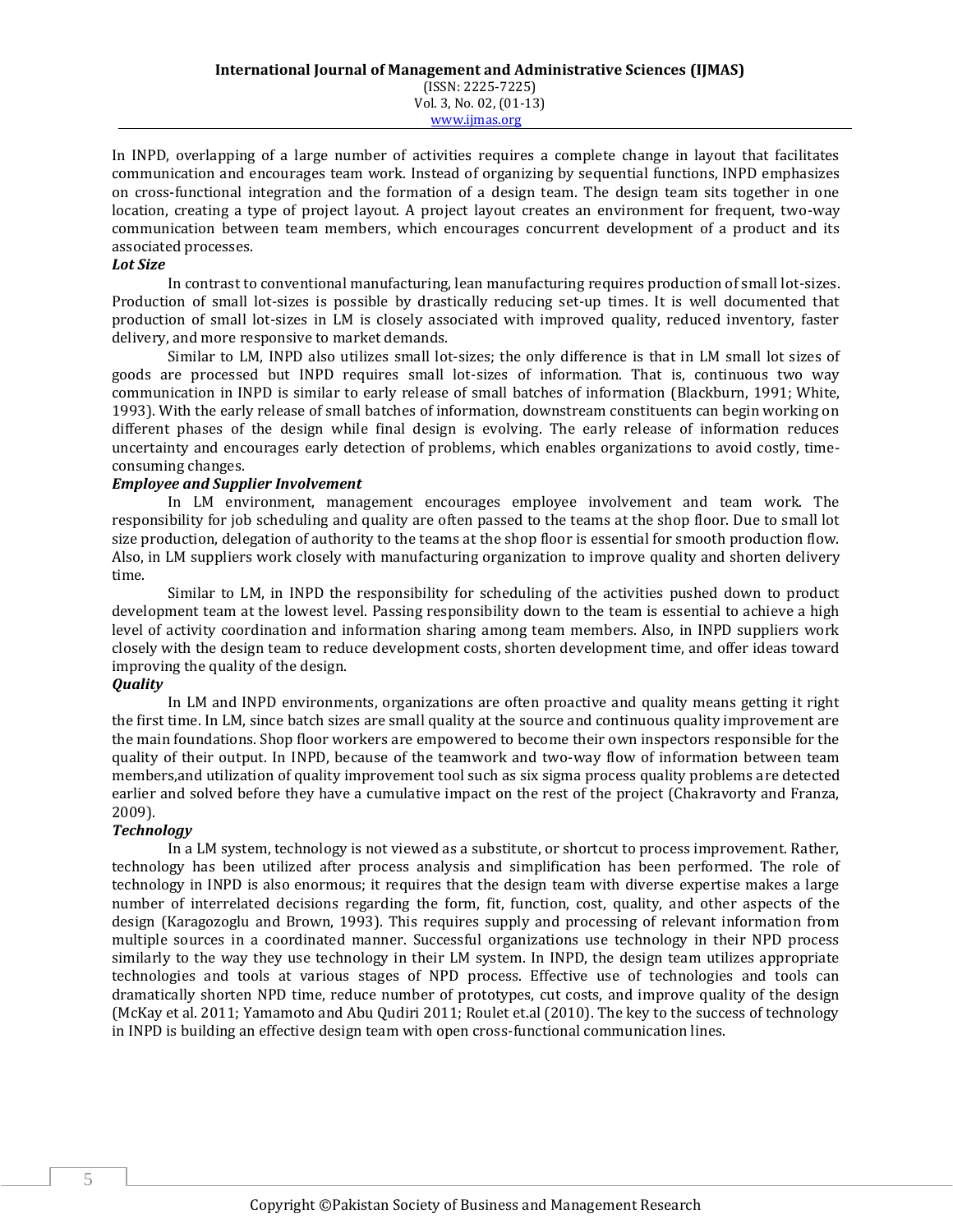## **3. FACTOR HYPOTHESES**

Comparison and analysis of factors in Table1show a high degree of similarities between LM and INPD. To study further, a set of twenty hypotheses (H1-H20) that statistically test similarities between LM and INPD will be presented. The questionnaire items for the hypotheses are shown in Table 2. Each questionnaire item in Table 2 consists of two parts. In part a, the item makes a statement regarding LM factor and the corresponding statement regarding INPD factor is made in part b. The last hypothesis examines the overall impact of LM principles on INPD.

Table 2.Survey Items for Comparison of LM and INPD Factors (1=strongly disagree, 5=strongly agree)

| 1–30 Ungiy ulsagi cc, 9–30 Ungiy agi cc)           |                                                            |
|----------------------------------------------------|------------------------------------------------------------|
| 1a. In LM, layout is often in form of group        | 1b. In INPD, the layout emphasizes is on cross-            |
| technology (GT) or cellular manufacturing (CM).    | functional integration and formation of project or design  |
|                                                    | team.                                                      |
| 2a. In LM, GT or cellular manufacturing layout     | 2b. In INPD, project layout formed by the design team      |
| allows smooth flow of materials downward and       | allows frequent and two way flow of information among      |
| information flow backward.                         | team members.                                              |
| 3a. LM system requires short set-up time.          | 3b. INPD requires fast transition (i.e. short set-up time) |
|                                                    | from one part of the design to another.                    |
| 4a. LM system requires production of small lot-    | 4b. In INPD, continuous and two-way flow of                |
| sizes.                                             | information among team members is equivalent to            |
|                                                    | releasing small batches of information.                    |
| 5a. In LM, due to production of small lot-size,    | 5b. In INPD, due to simultaneous development of            |
| quality at the source and continuous quality       | product and process, early detection of design quality     |
| improvement are essential to the success of the    | problems and continuous improvement of the design          |
| system.                                            | are essential to the success of NPD process.               |
|                                                    |                                                            |
| 6a. In LM, production of small lot-size is         | 6b. In INPD, continuous and two-way communication          |
| associated with improving quality.                 | among team members encourages early detection of the       |
|                                                    | design problems, which is associated with improving        |
|                                                    | design quality.                                            |
| 7a. In LM, production of small lot-size is         | 7b. In INPD, continuous and two-way communication          |
| associated with reducing inventory.                | among team members associated with reducing                |
|                                                    | unnecessary amount of information among team               |
|                                                    | members.                                                   |
| 8a. In LM, production of small lot-size is         | 8b. In INPD, continuous and two-way communication          |
| associated with reducing manufacturing cost.       | among team members encourages early detection of the       |
|                                                    | design problems, avoids costly design changes, which is    |
|                                                    | associated with reducing development cost.                 |
| 9a. In LM, production of small lot-size and smooth | 9b. In INPD, continuous and two-way communication          |
| flow of materials downward and information flow    | among team members encourages early detection of the       |
| backward is associated with reducing delivery      | design problems, avoids time consuming design              |
| time.                                              | changes, which is associated with reducing NPD time.       |
| 10a. In LM, organizations are more responsive to   | 10b. In INPD, the design teams are more responsive to      |
| the changes in customer demand.                    | the changes in product design.                             |
| 11a. In LM, management encourages workforce        | 11b. In INPD, management encourages employee               |
| empowerment and teamwork.                          | empowerment and teamwork.                                  |
| 12a. LM requires high level of workforce           | 12b. INPD requires high level of design team flexibility.  |
| flexibility.                                       |                                                            |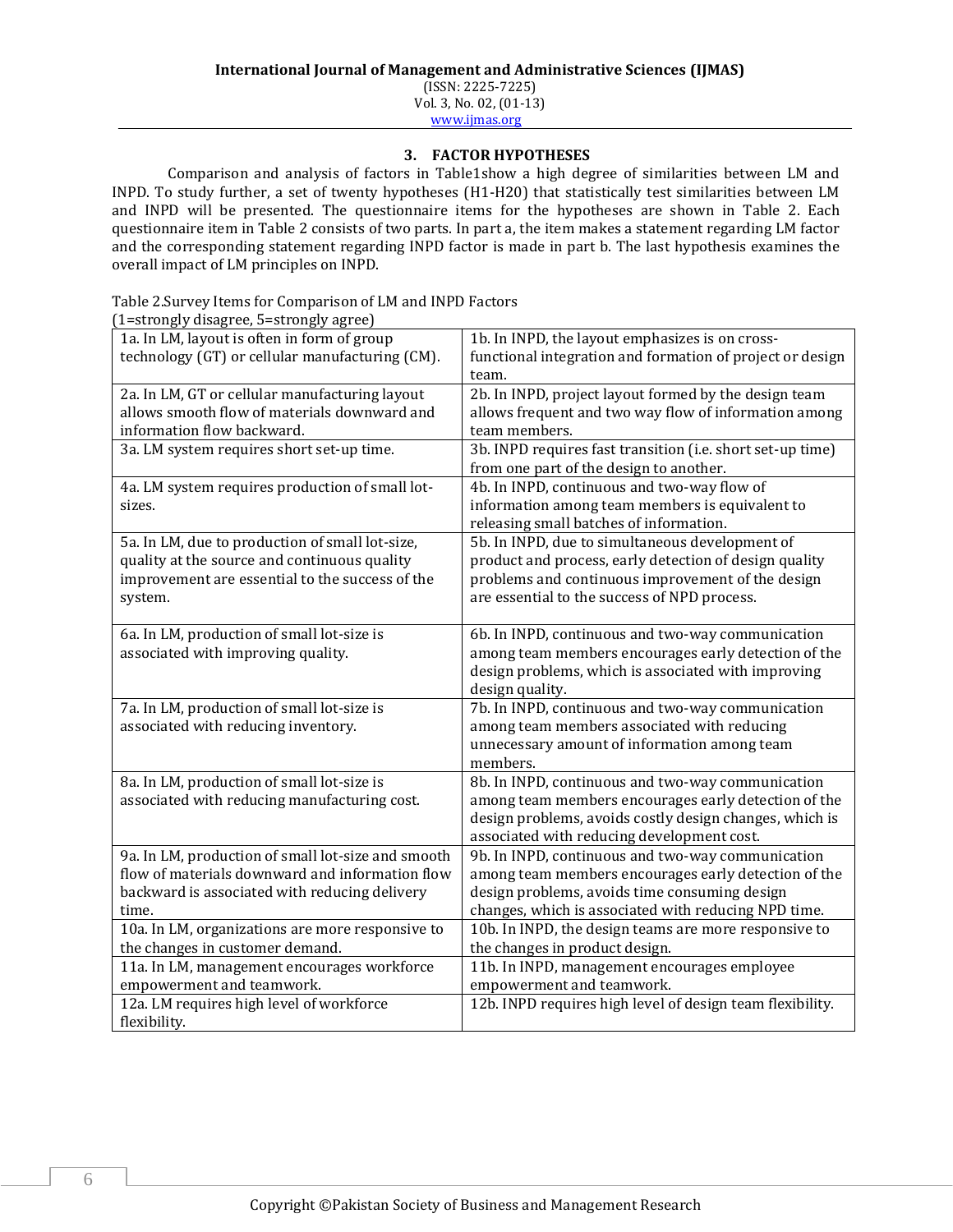## **International Journal of Management and Administrative Sciences (IJMAS)**

| $(ISSN: 2225-7225)$     |  |
|-------------------------|--|
| Vol. 3, No. 02, (01-13) |  |

www.ijmas.org

| 13a. In LM, detailed shop floor responsibilities    | 13b. In INPD, detailed design responsibilities such as    |
|-----------------------------------------------------|-----------------------------------------------------------|
| such as job and employee scheduling are passed      | development activities and employee scheduling are        |
| to the local teams.                                 | passed to the design teams.                               |
| 14a. In LM, suppliers work closely with             | 14b. In INPD, suppliers work closely with the design and  |
| manufacturing teams.                                | development teams.                                        |
| 15a. In LM, close relationship between suppliers    | 15b. In INPD, close relationship between suppliers and    |
| and manufacturing teams is essential in             | design and development teams is essential in improving    |
| improving quality, reducing manufacturing cost,     | design quality, reducing design and development cost,     |
| and shortening delivery time.                       | and shortening design and development time.               |
| 16a. In LM, new technologies such as robots are     | 16b. In INPD, new technologies such as IT and CAD are     |
| integrated into manufacturing system after          | integrated into the design and development process        |
| process analysis and simplification has been        | after process analysis and simplification has been        |
| performed.                                          | performed.                                                |
| 17a. LM utilizes 5S practices to organize, clean,   | 17b. INPD utilizes 5S practices to organize data and      |
| and sustain the workplaces.                         | design team members for easy access to timely             |
|                                                     | information to conduct NPD activities.                    |
| 18a. In LM, standardization of parts and            | 18b. In INPD, standard method of doing activities such    |
| components is a critical component of the system.   | data collection and organization is a critical<br>as      |
|                                                     | component of the process.                                 |
| 19a. In LM, due to the principles of elimination of | 19b. In INPD, simultaneous communication among team       |
| wastes, process activities contain high value       | members, NPD process contain high value added             |
| added content                                       | content.                                                  |
| 20a. In LM, elimination of wastes and respectful    | 20b. Similar to LM, the main principles of elimination of |
| treatment of people are the two main principles.    | wastes and respectful treatment of people<br>are          |
|                                                     | applicable to INPD.                                       |

## **Hypotheses (H1-H20):**

*There is a high degree of similarities between LM and INPD factors.* **New Product Development Performances**

The following dimensions of quality, time, competency, development cost, and manufacturing cost are used to measure the performance of NPD (Ulrich and Eppinger, 2000; Wheelwright and Clark, 1992):

- **Quality**: Quality is ultimately reflected in the price customers are willing to pay, the market share, and the bottom line profit. In NPD, quality problems are often the results of incomplete information and miscommunication among various functions. Quality often means a minimal number of redesign or rework. In this article, number of design changes during the development process and early manufacturing phase is used as a measure of design quality.
- **Development time**: Development time is the length of time between initial idea generation until new product is ready for introduction to the market. Shorter development time raises the competitive value of new product in terms of premium price, larger market share, and higher profit margin.
- **Development competency**: Development competency is the ability of the organization to develop future products better, faster, and cheaper. Competent workforce and effective use of technologies are important elements of organizational NPD competency. Frequency of new product introduction to the market is used as a measure of development competency.
- **Development cost**: This is the total cost from the early idea generation until the product is ready for manufacturing. For most organizations, development cost is usually a significant portion of the budget and must be considered in light of budget realities and the timing of budget allocations.
- **Manufacturing cost**: Manufacturing cost includes initial investment on equipments and tools as well as the incremental cost of manufacturing the product. There is a close relationship between manufacturing cost and the type of decisions made during the early design stage. Although early design decisions determine about 70 percent of future manufacturing cost, organizations often spend far too little time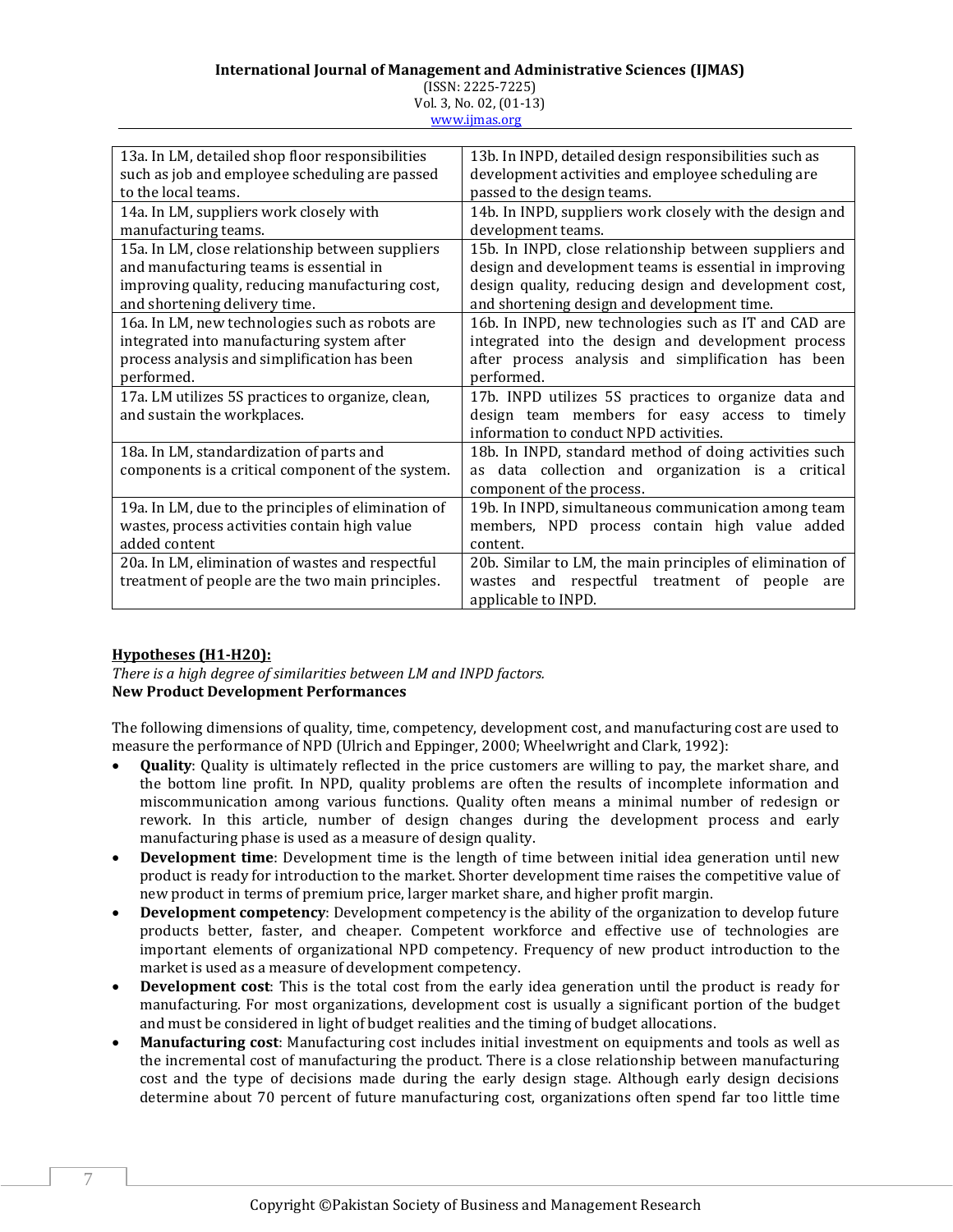and resources during this stage (Huthwaite, B. 1991). To save future manufacturing cost, it is prudent for the companies to spend more time and resources during the early design phases of NPD process where critical design decisions are made.

#### **Performance Hypotheses**

In the second set of hypotheses (H21-H25), the differences between NPD performances for lean manufacturing companies and conventional companies are tested.

### **Hypotheses (H21-H25):**

*H21:By utilizing INPD approach, LM companies are able to design new products with fewer design changes than conventional companies(better quality).*

*H22: By utilizing INPD approach, LM companies are able to design new products faster than conventional companies.*

*H23: By utilizing INPD approach, LM companies are able to design new products more often than conventional companies.*

*H24: By utilizing INPD approach, LM companies are able to design new products with less development cost than conventional companies.*

*H25: By utilizing INPD approach, LM companies are able to design new products with less manufacturing cost than conventional companies.*

#### **4. RESEARCH METHODOLOGY**

The target population for this study consisted of manufacturing firms in the states of Illinois, Indiana, Ohio, Michigan, and Wisconsin. A sample of 500 manufacturing firms with more than 50 employees was chosen from manufacturers' directories of those states. The sample covers organizations in variety of industries ranging from fabricated metal, communication, electronics, automotive, toots, chemicals, rubber, and paper products. A comprehensive survey instrument based on examination of the literature and critical factors listed in Table 1 was developed. A panel of practitioners and researchers with experience in LM and NPD was used to validate the survey. In addition to general organization and managerial profile items, the survey contained 40 items (20 paired) regarding similarities between LM and INPD factors.

Also, the survey instrument contained a number of questionnaire items on NPD performances for LM companies using INPD and conventional companies. Out of 91 completed surveys received, 84 surveys were usable resulting in a response rate of 17%. Based on a number of questionnaire items on the principles of LM practices, 33 organizations were grouped as LM companies and 51 organizations were categorized as conventional companies.

The survey data indicates that majority of respondents had various high level managerial positions from organization with less than 500 employees. Presidents and vice presidents accounted for 29% and plant managers accounted for 30% of the sample. About 35% of the sample had other managerial positions such as operations/production managers, quality managers, and the remaining 6% were production line supervisors. In terms of manufacturing and NPD experience, about 28% of the respondents had between 10 to 20 years and 60% had more than 20 years of manufacturing experience. About 72% of the sample had more than 10 years of LM experience and close to 65% of the sample had more than 10 years of NPD experience.

## **Research Results**

As stated earlier, in the first set of hypotheses the objective was to examine similarities between LM and INPD for a set of paired factors shown in Table 2. For each item, the null hypothesis was that the mean response for LM is equal to the mean response for INPD. The differences between the mean responses for LM and INPD were compared using the statistical t-test. The respondents were asked to rate each element of Table2 based on the degree of their agreement (1=strongly disagree, 5=strongly agree) to the question. Table 3 shows the statistical results of the similarities between LM and INPD factors.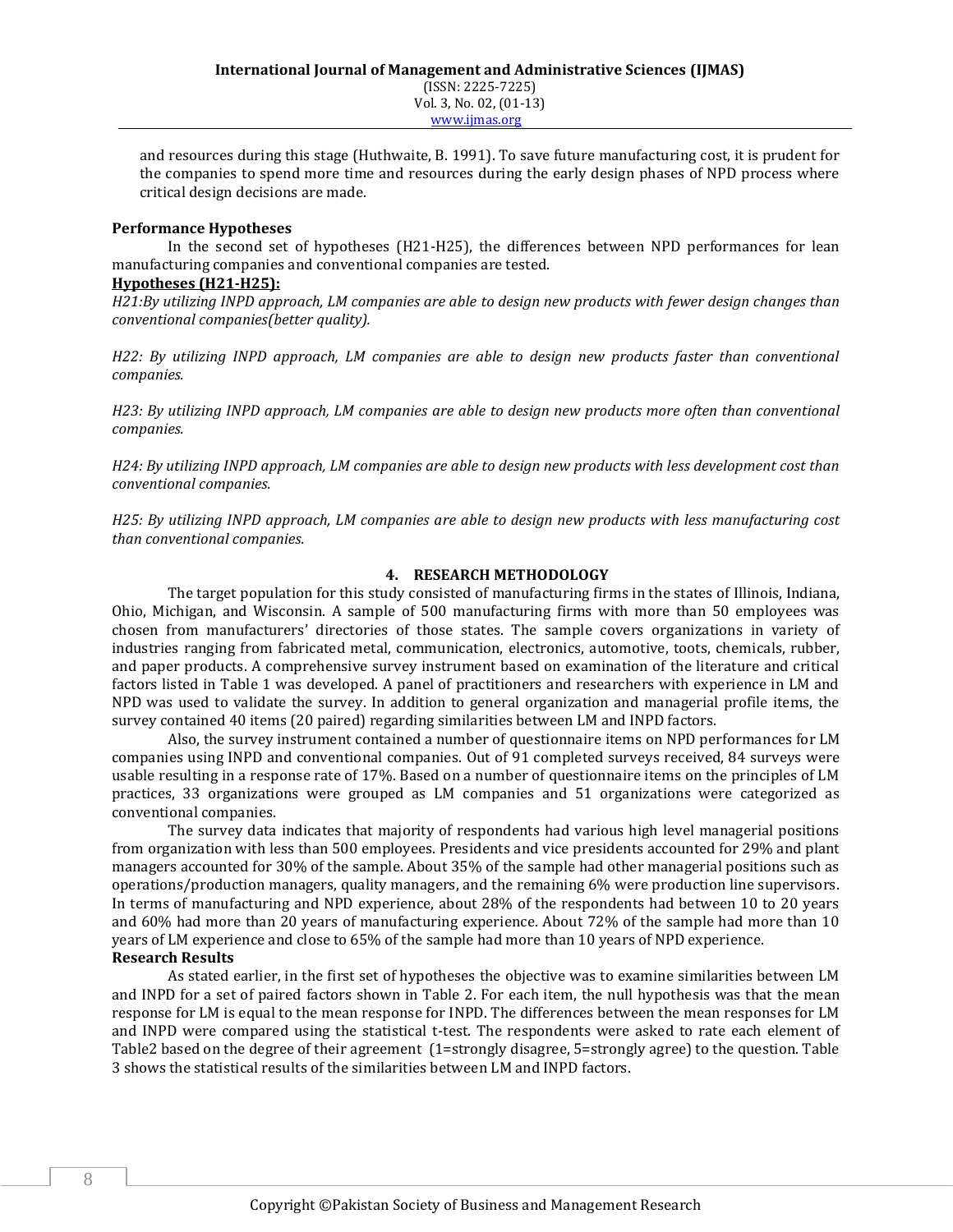#### **International Journal of Management and Administrative Sciences (IJMAS)** (ISSN: 2225-7225) Vol. 3, No. 02, (01-13) www.ijmas.org

|                       |      | <b>LM</b> | <b>INPD</b> |       |                |             |
|-----------------------|------|-----------|-------------|-------|----------------|-------------|
|                       | Mean |           |             |       |                |             |
| <b>Factor</b>         |      | $SD*$     | Mean        | $SD*$ | <b>P-Value</b> | Correlation |
| 1. Layout             | 3.92 | 0.85      | 3.62        | 1.08  | 0.140          | 0.74        |
| 2. Flow               | 4.08 | 1.03      | 4.06        | 0.96  | 0.640          | 0.83        |
| 3. Set-up             | 4.34 | 0.70      | 3.81        | 0.96  | 0.003          | 0.47        |
| 4. Lot-size           | 3.85 | 0.88      | 3.55        | 1.03  | 0.100          | 0.65        |
| 5. Quality at source  | 4.23 | 0.77      | 4.28        | 0.74  | 0.300          | 0.69        |
| 6. Quality Improv.    | 3.43 | 0.90      | 3.89        | 0.85  | 0.000          | 0.32        |
| 7. Inventory          | 4.22 | 0.80      | 3.96        | 0.85  | 0.150          | 0.62        |
| 8. Manufacturing cost | 3.58 | 0.80      | 3.94        | 0.67  | 0.001          | 0.45        |
| 9. Delivery           | 4.26 | 0.75      | 4.31        | 0.72  | 0.280          | 0.75        |
| 10. Demand            | 4.22 | 0.73      | 4.24        | 0.70  | 0.480          | 0.79        |
| 11. Teamwork          | 3.98 | 0.81      | 3.83        | 0.90  | 0.360          | 0.76        |
| 12. Flexibility       | 3.86 | 0.93      | 3.72        | 0.96  | 0.330          | 0.65        |
| 13. Team scheduling   | 3.72 | 0.78      | 3.76        | 0.78  | 0.240          | 0.82        |
| 14. Suppliers         | 3.77 | 0.79      | 3.82        | 0.83  | 0.350          | 0.77        |
| 15. Suppliers & teams | 4.23 | 0.72      | 4.02        | 0.70  | 0.390          | 0.73        |
| 16. Technology        | 3.53 | 0.96      | 3.68        | 0.94  | 0.072          | 0.69        |
| 17.5S Practices       | 4.30 | 0.92      | 4.12        | 0.84  | 0.310          | 0.71        |
| 18. Standardization   | 4.22 | 0.87      | 3.84        | 0.88  | 0.320          | 0.67        |
| 19. Value added       | 4.28 | 1.12      | 4.13        | 0.98  | 0.160          | 0.72        |
| 20. Overall           | 4.56 | 0.93      | 4.29        | 0.96  | 0.140          | 0.73        |

#### Table 3.Statistical Result of Comparison of LM and INPD Factors (1=strongly disagree, 5=strongly agree)

\* SD = Standard deviation

As shown in this table, overall the respondents strongly agreed with the statements regarding similarities between LM and INPD factors. The mean ratings for about 70% of the factors for both LM and INPD are above 3.80. Specifically, out of twenty hypotheses, the respondents agreed that there is a high degree of similarities between LM and INPD for all except three hypotheses H3, H6, and H8.

For H3, the mean ratings for LM and INPD are respectively 4.34 and 3.81. This means although the respondents understood that short set-up and fast transition time are the main requirements of successful LM and INPD, the relationship between short set-up and LM was much stronger. This is a reasonable result because an average manufacturing manager has longer experience with LM than INPD. They clearly understood that successful LM requires small lot-size and small lot-size requires short set-up time. However, due to their shorter experience with INPD and because INPD is primarily an information processing process, the links between small batches of information and fast transition time is not clear. H6 hypothesizes the relationships between small lot-sizes and quality improvement for both LM and INPD. For this test, the mean ratings for LM and INPD are respectively 3.43 and 3.89. This indicates for an average manager it is easier to recognize the relationship between INPD and quality improvement than the relationship between LM and quality improvement. The higher rating for INPD is perhaps due to continuous and two way communication among design team members, which encourages early detection of the design problem. The LM result is also consistent with the literature because although total quality management and quality improvement are fundamental requirements of successful LM, an average manufacturing manager has difficulty to understand this relationship. The relationships between small lot-size and reduced manufacturing cost in LM and the relationship between small batches of information and reduced development cost in INPD are examined in H8. The mean ratings for LM and INPD are respectively 3.58 and 3.94. For the same reasons as H6, this means for an average manager it is easier to understand this relationship in INPD than LM. The LM result is interesting and also consistent with the literature because reduced manufacturing cost in LM is primarily due to elimination of wastes, a fundamental principle of LM, and an average manufacturing manager has difficulty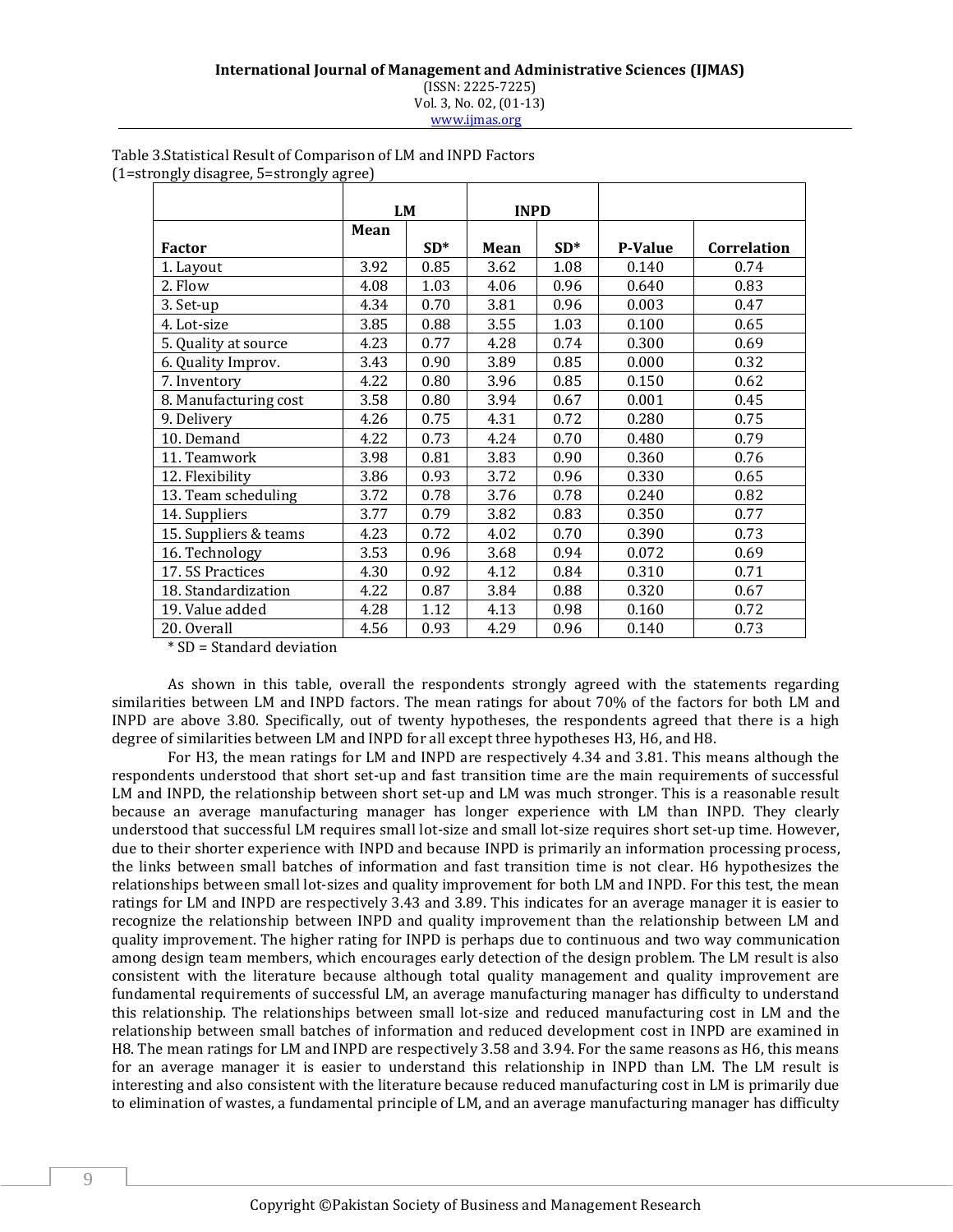to see this relationship. The overall impact of lean principles on LM and INPD is examined in H20. It is obvious that the data supports the hypothesis as the mean ratings for LM and INPD are respectively 4.56 and 4.29indicating strong agreement with the statements that the main principles of waste elimination and respectful treatment of people in LM can also be applied in INPD.

The last column of Table 3 shows correlation coefficients between LM and corresponding INPD factors. The correlation coefficients in Table 3strongly support the above analysis. With the exception of three hypotheses H3, H6, and H8 other coefficients are greater than 0.60 indicating a high degree of linear association between LM and INPD factors.

The performance hypotheses (H21-H25) state that by utilizing INPD approach, LM companies are able to design new products with fewer design changes, faster, more often, with less development cost, and less manufacturing cost than conventional companies.

|                                 | Mean         | Mean   |         |
|---------------------------------|--------------|--------|---------|
| Factor                          | Conventional | LM     | p-value |
| Number of design changes        | 5.36         | 3.28   | 0.004   |
| Development time (Months)       | 37.22        | 24.73  | 0.003   |
| Development competency (Months) | 49.46        | 32.72  | 0.005   |
| Development cost                | 144.60*      | $100*$ | 0.005   |
| Manufacturing cost              | 135.75*      | $100*$ | 0.005   |

|  | Table 4. NPD Performances for Conventional and LM Companies using INPD |  |  |  |  |
|--|------------------------------------------------------------------------|--|--|--|--|
|  |                                                                        |  |  |  |  |

\* data reported in terms of percent improvement

Table 4 provides useful statistical information regarding NPD performances for LM companies using INPD conventional companies using sequential method of NPD. The average number of design changes for conventional and LM companies are respectively 5.36and 3.28, a quality improvement of 63%. The average development time for conventional and LM companies are respectively 37.22 and 24.73 months, an improvement of 52%. For development competency, the average time between introduction of new products for conventional companies is 49.46 months and 32.72 months for LM companies, an improvement of 51%. Table 4 also indicates that LM organizations enjoy a 45% reduction in NPD cost and 36% reduction in manufacturing cost. From the last column of Table 4, it is clear that the hypotheses are strongly supported by the data as the p-value for all five hypotheses is less than 0.005.

## **5. CONCLUSION**

The focus of this article was to demonstrate possible links between LM practices and INPD. First, comparison and analysis of a number of factors showed remarkable similarities between LM practices and INPD. Second, a set of paired hypotheses was used to test similarities between LM practices and INPD factors. Statistical results clearly support the hypotheses regarding similarities between LM and INPD for majority of factors. Specifically, out of twenty hypotheses, the respondents agreed that there is a high degree of similarities between LM and INPD for all but three hypotheses. The last pair of hypotheses that examines the overall impact of LM principles is especially important. Statistical results strongly agreed that the main principles of waste elimination and respectful treatment of people in LM is also applicable to INPD. The correlation coefficients between LM and INPD factors also supported the same result. Third, statistical results also indicate that compared with conventional companies, LM companies are able to develop new products with 63% better quality, 52% less development time, 45% less development cost, and 36% less manufacturing cost. Also frequency of new product introduction is 51% faster than conventional companies.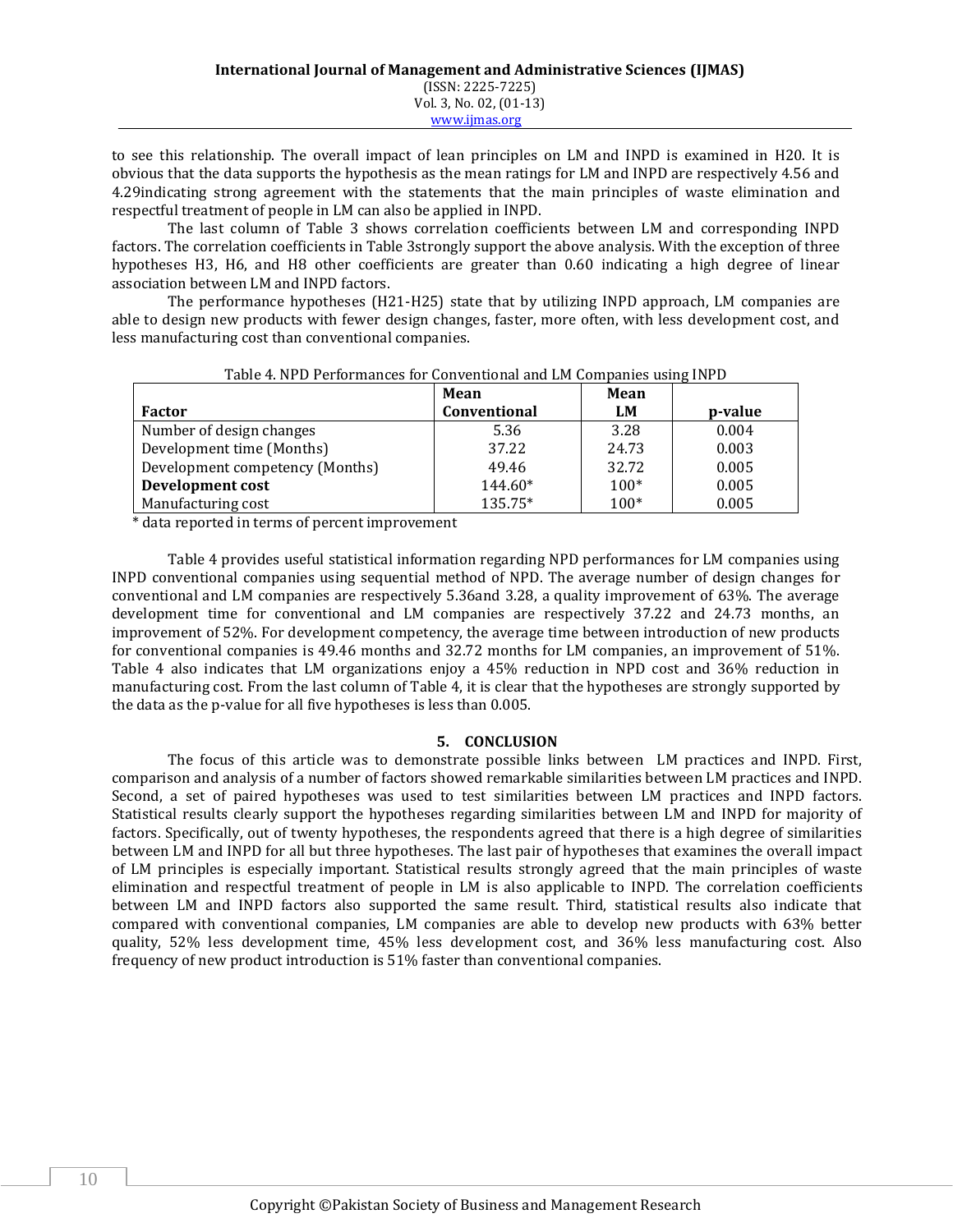### **REFERENCES**

- [1]. *Anand, G. and Kodali, R. (2008), "*Development of a conceptual framework for lean new
- [2]. product development process", *International Journal of Product Development*, Vol. 6 No. 2, pp.190- 224.
- *[3].* Anderson, D. M. (2008), *Design for Manufacturability & Concurrent Engineering, How to*
- [4]. *Design for Low Cost, Design in High quality, Design for Lean Manufacture, and Design Quickly for Fast Production*, CIM Press, CA.
- [5]. Albers, A. and Braun, A. (2011)."A generalized framework to compass and to support complex product engineering processes", *International Journal of Product Development*, Vol. 15 No 1/2/3, pp. 6-25.
- [6]. Arora, A. and Mital, A. (2012). "Concurrent consideration of product usability and functionality: Part II - customizing and validating design guidelines for a consumer product (Mountain Touring Bike)", *International Journal of Product Development*, Vol. 16 No 1, pp. 1-16.
- [7]. Beauregard, Y., Bhuiyan, N., and Thomson, V. (2014), "Lean engineering performance analysis", *International Jounal of Product Development*, Vol. 19, No.5/6, pp. 366 – 387.
- [8]. Billesbach, T. J. (1991) "A Study of Implementation of Just-In-Time in the United States", *Production and Inventory Management Journal*, Vol. 32 No 3, 1-4.
- [9]. Blackburn, J. D. (1991).*Time-Based Competition, The next Battleground in American Manufacturing,* Business one Irwin, Homewood, Illinois
- [10]. Chakravorty, S. S. and Franza, R. M. (2009)."The implementation of design for Six Sigma; A development experience", *International Journal of Product Development*, Vol. 9 No 4, pp. 329-342.
- [11]. Clark, K. B. and Fujimoto, T. (1991).*Product Development Performance*, Harvard Business School Press, Boston, MA.
- [12]. Cook, R. L. and Rogowski, R. A. (1996). "Applying JIT principles to process manufacturing supply chains", *Production and Inventory Management*, 1st Quarter, pp. 12-17.
- [13]. Cooper, R. G., and Kleinschmidt, E. J. (1994)."Determinanats of timeliness in product development", *Journal of Product Innovation Management*, Vol. 11, pp. 381-396.
- [14]. Deshpande, S. P., and Golhar, D. Y. (1995)."HRM practices in unionized and non-unionized Canadian JIT manufacturing firms", *Production and Inventory Management Journal*, 1st Quarter, pp. 15-19.
- [15]. Donnellon, A. (1993). "Cross functional teams in product development: Accommodating the structure to the process", *Journal of Product Innovation Management*, Vol. 10, pp. 377-392.
- [16]. Ferioli, M., Dekoninck, E., Culley, S., Roussel, B., and Renaud, J. (2010), "Understanding the rapid evaluation of innovative ideas in the early stages of design", *International Journal of Product Development*, Vol. 12 No 1, pp. 67-83.
- [17]. Gargeya, V. B., and Thompson, J. P. (1994)." Just-in-Time production in small job shops", *Industrial Management*, July/August, pp. 23-26.
- [18]. Gilbert, J. T. (Aug. 1994). "Faster! Newer! Is Not a Strategy", *Advanced Management Journal*.
- [19]. Golhar, D. Y., Stamm, C. L., and Smith, W. P. (1990)."JIT implementation in manufacturing firms", *Production and Inventory Management Journal*, Vol. 31 No. 2, pp. 44-48.
- [20]. Handfield, R. (1993). "Distinguishing features of Just-in-Time systems in the make-toorder/assemble to order environment", *Decision Sciences*, Vol. 24 No. 3, pp. 581-602.
- [21]. Harland, P. E. and Zakir, U. (2014). "Effects of product platform development: fostering lean product development and production", *International Jounal of Product Development*, Vol. 19, No.5/6, pp.259 – 285.
- [22]. Hobbs, O. K. (1994). "Application of JIT techniques in a discrete batch job shop", *Production and Inventory Management*, 1st Quarter, pp. 43-47.
- [23]. Huthwaite, B. (1991). "Managing at the starting line: How to design competitive products", *Workshop at the University/Southern Claifornia-Los Angeles*, January 14, p. 3.
- [24]. Jacobs, F. R., and Chase, R. B. (2014), *Operations and Supply Chain Management, 14*th edition, McGraw-Hill/Irwin.
- [25]. Karagozoglu, N., and Brown, W. B. (1993). "Time-based management of the new product development process", *Journal of Product Innovation Management*, Vol. 10, pp. 204-215.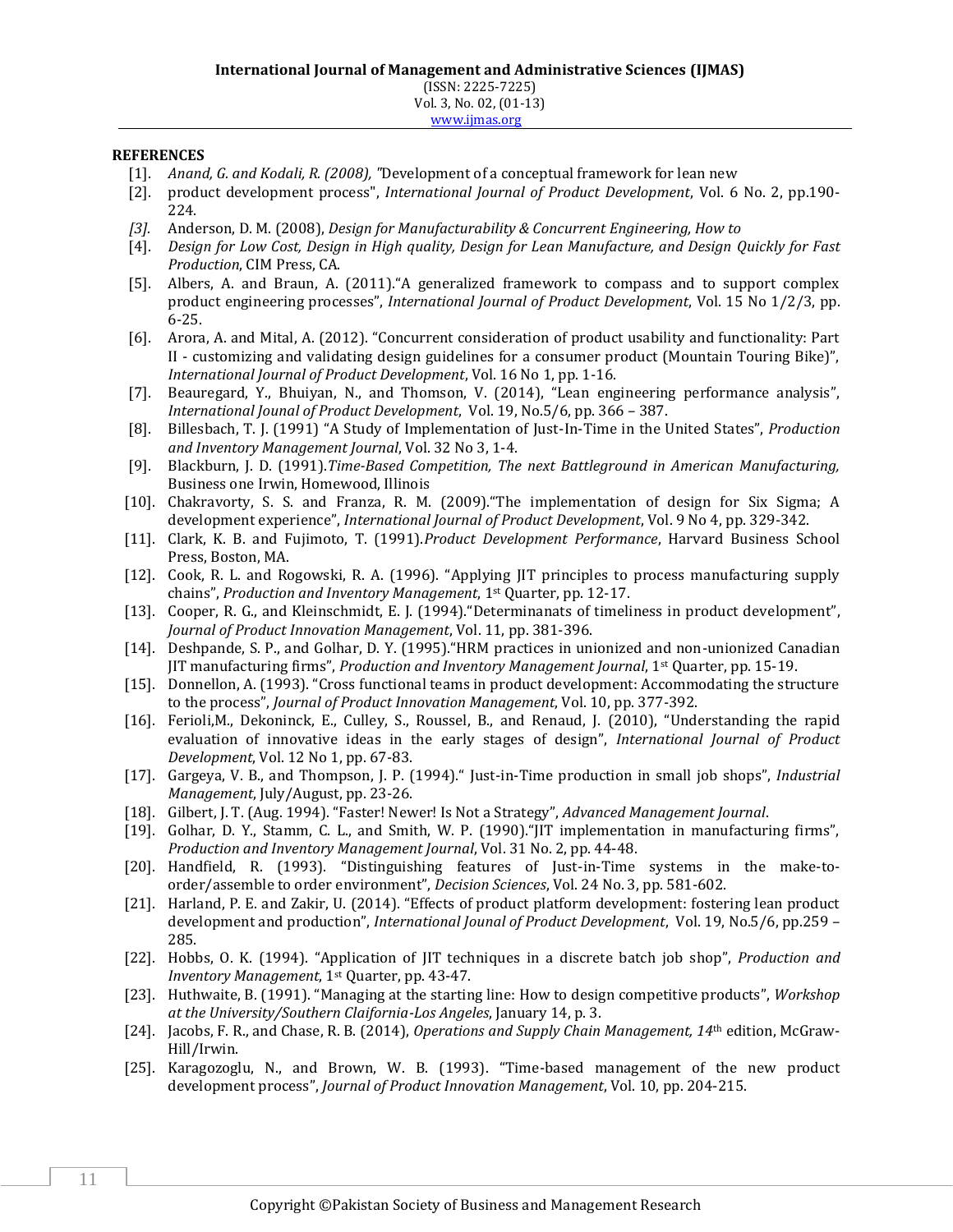- [26]. Katzy, B. R., Baltes, G. H., and Gard, J. (2012), "Concurrent process coordination of new product development by Living Labs - an exploratory case study", *International Journal of Product Development*, Vol. 17 No 1/2, pp. 23-42.
- [27]. Kerga, E., Rossi, M., Terzi, S., Taisch, M., Bessega, W. and Rosso, A. (2014), "Teaching set-based concurrent engineering to practitioners through gaming", *International Jounal of Product Development*, Vol. 19, No.5/6, pp.348 – 365.
- [28]. Kowang, T. O. and Rasli, A. (2011), "New product development in multi-location R& D organization: A concurrent engineering approach", *African Journal of Business Management*, Vol. 5, No 6, pp. 2264- 2275.
- [29]. Lawrence, J. J., and Hottenstein, M. P. (1995). "The relationship between IIT manufacturing and performance in Mexican plants affiliated U.S. companies", *Journal of Operations Management*, Vol. 13, pp. 3-18.
- [30]. Liang, J. C. (2009). "An integrated product development process in automotive industry", *International Journal of Product Development*, Vol. 8 No 1, pp. 80-105.
- [31]. Lofstrand, M. (2010), "Linking design process activities to the business decisions of the firm: An example from the aerospace industry", *International Journal of Product Development*, Vol. 12 No 2, pp. 141-157.
- [32]. Marisa, S. Marco, B. Peter, B. and Robert, V.D.M. (2008), "Factors influencing an organization's ability to manage innovation: A structure literature review and conceptual model", *International Journal of Innovation Management*, Vol. 12, No. 4, pp. 655-676.
- [33]. McKay, A., Jowers, L., Chau, H. H., Pennigton, A. D., and Hogg, D. C. (2011). "Computer-aided design synthesis: An application of shape grammars", *International Journal of Product Development*, Vol. 13 No 1, pp. 4-15.
- [34]. Michael, L. (2008), "Introduction of an evaluation tool to predict the probability of success of companies: the innovativeness, capabilities and potential model", *Journal of Technology* Management and Innovations, Vol. 4 No. 1, pp. 33-47.
- [35]. Millson, M. R., Ranj, S. P., and Wireman, D. A. (1992)."A survey of major approaches for accelerating new product development", *Journal of Product Innovation Management*, Vol. 9 No. 1, pp. 53-69.
- [36]. Moges, A. B. (2009), "Design for Manufacturability and Concurrent Engineering for Product Development", *World Academy of Science, Engineering and Technology*, Vol. 49, pp. 240-246.
- [37]. Montagna, F. (2015), "Supporting decisional processes in design: A case study in the space industry", *International Journal of Product Development*, Vol. 20 No. 3, pp. 173-196.
- [38]. Moras, R. G., and Dieck, A. J.(1992). "Industrial applications of Just-in-Time: Lessons to be Learned", *Production and Inventory Management*, 3rd Quarter, pp. 25-29.
- *[39].* Morgan, J. M. and Liker, J.K. (2006), *The Toyota Product Development System: Integrating People, Process and Technology*, Productivity Press, New York, NY.
- [40]. Payne, T. E. (1993). "Acme Manufacturing: A case study in JIT implementation", *Production and Inventory Management*, 2nd Quarter, pp. 82-86.
- [41]. Roulet, N. Dubois, P. and Aoussat, A. (2010), "The integration of new technologies: the stakes of knowledge", *International Journal of Product Development*, Vol. 12 No. 2, pp. 126-140.
- [42]. Russell, R. S. and Taylor, B. W. (1998).*Production and Operations Management, Focusing on Quality and Competitiveness*, Prentice Hall.
- [43]. Saunders, T., Gao, J., and Shah, S. (2014). "A case study to evaluate lean product development practices in the global automotive industry", ", *International Jounal of Product Development*, Vol. 19, No.5/6, pp.307 – 327.
- [44]. Shunk, D. L. (1992).*Integrated Process Design and Development*, Irwin.
- [45]. Skalak, S. C (2002), *Implementing Concurrent Engineering in Small Companies,* Marcel a. Dekker, New York, NY.
- [46]. Skalak, S. C (2002), *Implementing Concurrent Engineering in Small Companies,* Marcel a. Dekker, New York, NY.